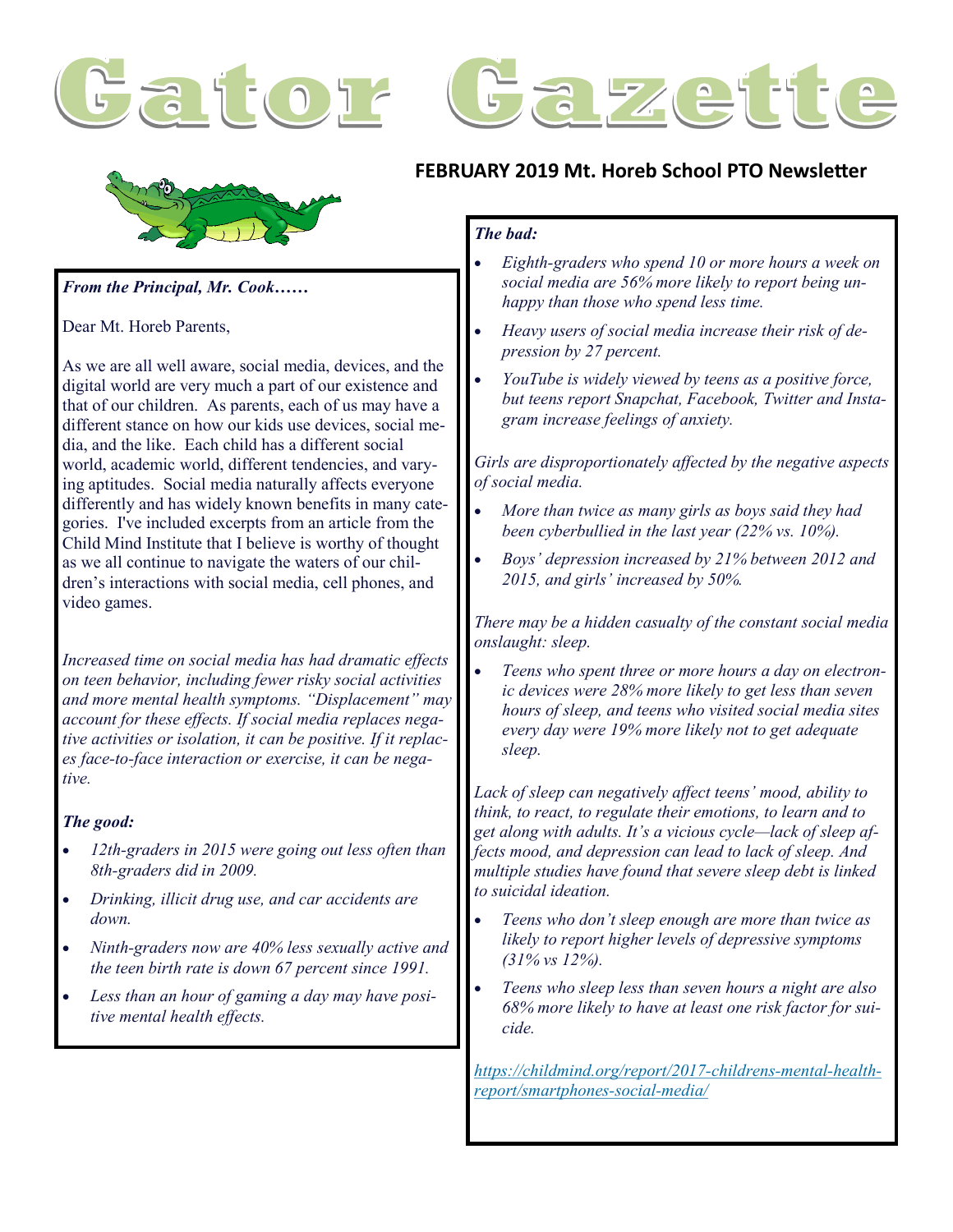#### **A Note from the School Nurse……**

Does your child have trouble falling or staying asleep at night? You are not alone. Establishing bed time habits help promote a good night's sleep, and are often referred to as good "sleep hygiene." Sleep has a direct effect on our attention and behavior. Children, who don't get enough sleep, may be mistaken for having ADHD. Many of the symptoms are the same-kids running low on sleep are less able to concentrate, more easily distracted, and are more hyperactive and impulsive. Preschoolers generally need between 10-13 hours of sleep per night, and school- age children need between 9 -11 hours of sleep per night.

Here are the consistent habits that sleep specialists and doctors agree on:

- **Stick to the same bedtime and wake time every day, even on weekends.** Staying up late during the weekend and then trying to catch up on sleep by sleeping in can throw off a child's sleep schedule for several days.
- **Beds are for sleeping.** Avoid using the bed to play video games, watch television, computer, etc. Avoid these devices within 2 hours of bedtime.
- **Quiet, calm, and relaxing activities.** Before bedtime is a great time to relax by listening to soft, calming music or reading a story. It is best to keep video games, televisions, phones, computers out of the bedroom.
- **How to relax.** Help your child relax by taking deep and slow breaths or thinking of positive, calm images like being on a beach.
- **Bedtime routine.** A predictable series of events should lead up to bedtime. This can include laying out clothes and packing a snack for the next day, shower, brushing teeth, and reading a story from a book (not a screen).

Snoring can also affect sleep. While children may snore during a cold or illness, loud snoring that persists for months or years is not normal and should be reported to your pediatrician. Persistent loud snoring interrupts sleep and may affect a child's behavior.

#### **Please take a look at these two links for more information on the importance of sleep:**

[www.parents.com/health/healthy](http://www.parents.com/health/healthy-happy-kids/the-7-reasons-your-kid-needs-sleep/)-happy-kids/the-7-reasons-your-kid-needs-sleep/

www.choc.org/wp/wp-[content/uploads/2016/04/Sleep](http://www.choc.org/wp/wp-content/uploads/2016/04/Sleep-Hygiene-Children-Handout.pdf)-Hygiene-Children-Handout.pdf

**Doris Zanchelli RN, CSN**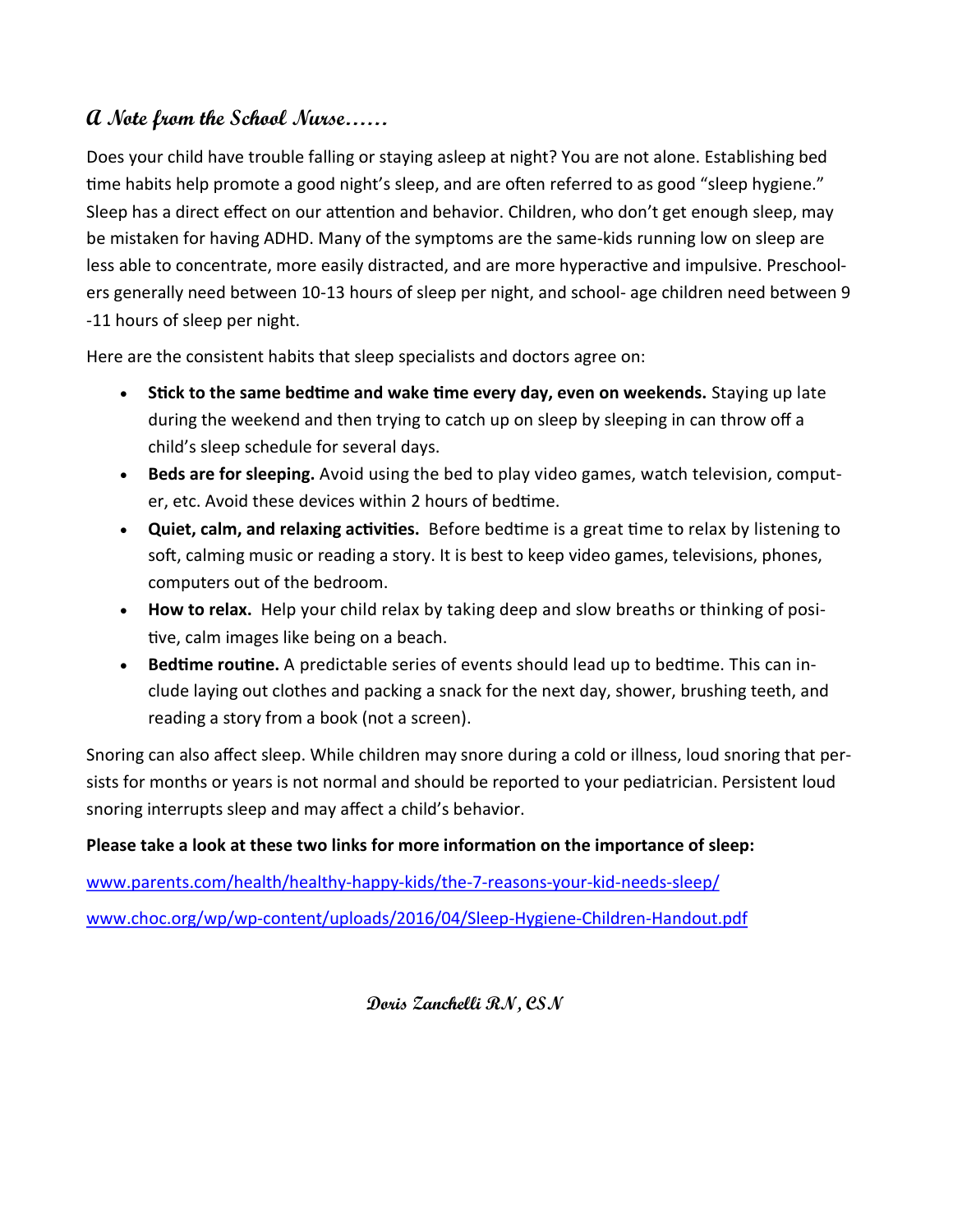## **AFTER SCHOOL CLUBS**

Soccer, On the Court Basketball and Gotta Dance begin this week! Thank you to all the families who are participating!

## **SCHOOL APPAREL**

Mt. Horeb PTO still has Gator hats and blankets available to purchase. Please contact Mt. Horeb PTO at mthorebpto@gmail.com if you are interested in purchasing. New School Apparel will be available soon! Stay tuned!

![](_page_2_Picture_4.jpeg)

The Gator Design can be ordered in Short Sleeve, Long Sleeve & Hoodie in Sport Grey, Kelly Green and Light Pink. Also offered in Short Sleeve Green & Hot Pink Tie Dye.

Ordering Instructions:

- Order online! [EPIAPPAREL.COM](https://l.facebook.com/l.php?u=http%3A%2F%2FEPIAPPAREL.COM%2F%3Ffbclid%3DIwAR2YEEbxCrXyexrTYfpaJYQHsWiq6pL2EzdEUfMyfMHg3WkVjCqdZKdwjn8&h=AT3vgxMTerO7TlsWgRH67g9s7EKx-pDzb1f9VVO6snnnVmc2_R5uss4GLvfEZ1Qn4hXlZ-_yW3skscB4RBt0f4JI0nHmwZrr4FkPmuCxYX3-dNrC9tFng_f5EQ) Click on Mt. Horeb School. If you prefer to pay by cash or check please print order form and return to school with payment.
- All items will be shipped to the school and distributed the week of March 11th.
- Orders due February 15th.

# **ICE CREAM DAY**

The next ice cream days will be held on Tuesday, February 5th and February 19th. The cost of ice cream is \$1.00. Snack cards may also be used to pay for ice cream. Snack cards can be purchased for \$5.00 on ice cream day from our volunteers. Cindy Noh will be provided a list of people who purchased online. If paying by check, please make it payable to "Mt. Horeb PTO."

### **BOX TOPS FOR EDUCATION**

Continue to send in your box tops. They are a great way for our school to earn "free money."

# **DISPLAY CASE**

The PTO would like to thank everyone on this committee for continuing to WOW us with your displays.

### **UPCOMING EVENTS**

- Authors Day will be held on Thursday, January  $31<sup>st</sup>$
- Family Reading Night will be held on Friday, February 22nd
- Save the Date: Parents Night Out March  $2<sup>nd</sup>$

International Day will be held on Thursday, March 21st

# **A BIG THANK YOU TO ALL OUR VOLUNTEERS. WITHOUT YOU WE WOULDN'T BE ABLE TO RUN THESE PROGRAMS WITH SUCH SUCCESS!**